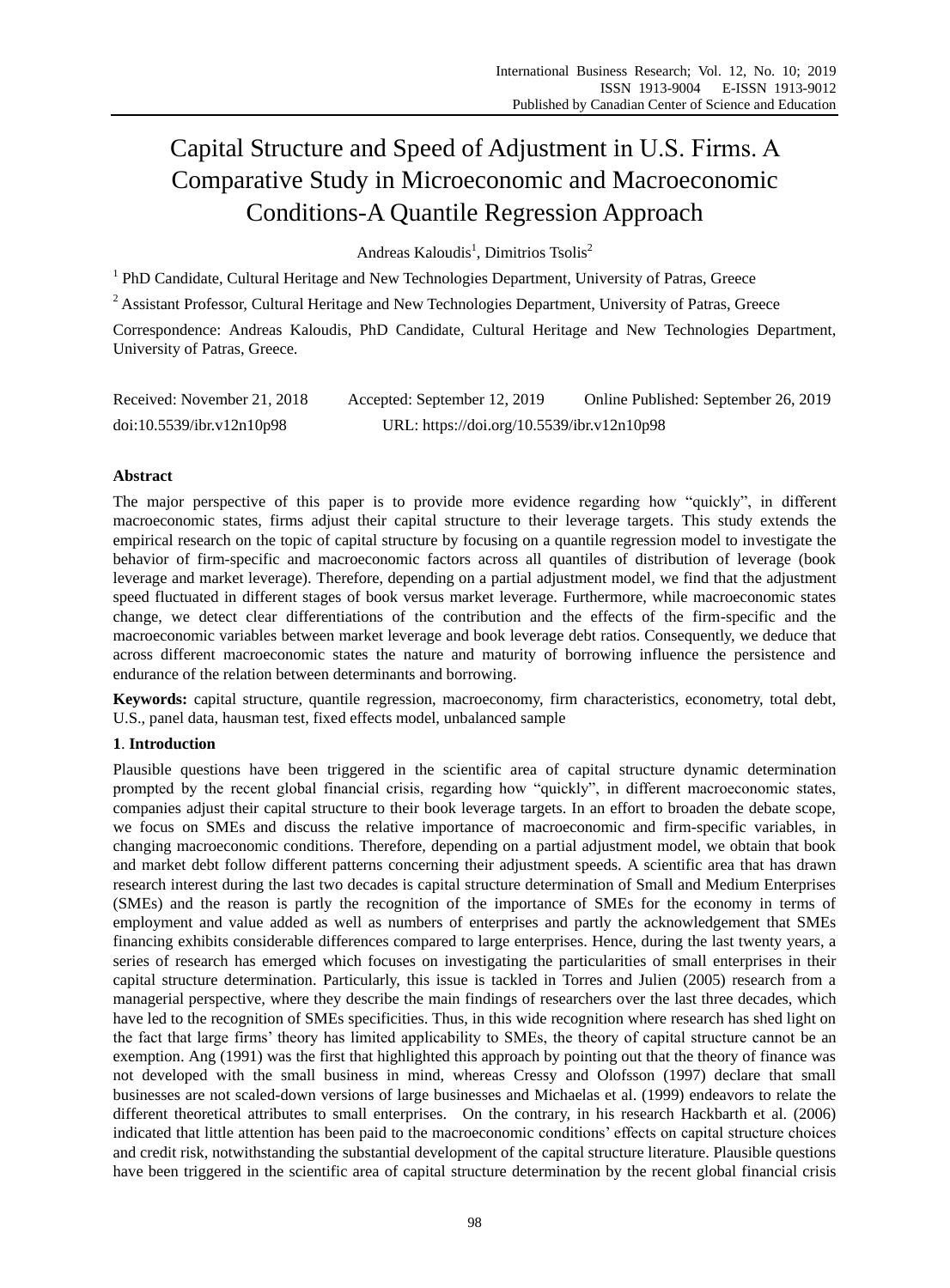regarding how quickly firms tend to adjust their capital structure in different economic states to their long-term targets. Furthermore, the research of Cook and Tang (2010) is built on the findings of previous analysts, such as Chloe et al. 1993; Gertler and Gilchrist, 1993; Korajczyk and Levy, 2003, where macroeconomic conditions do affect companies" financing choices, and denote that companies adjust their leverage toward target faster in good macroeconomic states compared to bad macroeconomic states. In their study, Oztekin and Flannery (2012) compare speed adjustments of capital structure across countries and prove that financial and legal conditions vary with debt adjustment speeds. Correspondingly, Baum et al. (2016) in his research follow a similar approach and indicate that companies with above-target leverage and financial surpluses adjust their leverage more rapidly when macroeconomic risk is high and firm-specific risk is low, whilst companies with below-target leverage and financial deficits adjust their capital structure more quickly when both types of risk are low. The context of Baum et al. (2016) triggers precisely the main idea of this paper, namely to investigate in changing macroeconomic states the relative significance of traditional firm-specific capital structure determinants, such as asset structure, size, profitability, risk and growth, versus macroeconomic variables. Contributing to the interesting debate of the relative importance of firm-specific versus macroeconomic variables in changing macroeconomic conditions is the main research objective of this paper, observed respectively in a demand-driven context vs. supply-driven context, in the SMEs environment while none of the aforementioned studies combine simultaneously SMEs" specificities with adjustment speed in capital structure determination or explore the issue of firm-specific vs. macroeconomic variables in different economic states. Two periods of different macroeconomic states are identified, growth and recession, that mainly follow the methodological explanation of Cook and Tang (2010) and Oztekin and Flannery (2012), by using a dynamic model of partial adjustment capital structure with unobserved heterogeneity and fake variable for the macroeconomic states. We find that there are clear differentiations of the effects and the contribution of the firm-specific versus the macroeconomic variables between long-term and short-term debt ratios in changing macroeconomic states. From our results we reach a conclusion that the nature and maturity of borrowing across different macroeconomic states affects the endurance and persistence of the relation between determinants and borrowing. Thus, our opinion is that this paper contributes on the recent dynamic determination of capital structure in the below ways. Firstly, we manage to broaden the scope of the debate by including SMEs, secondly, we show that macroeconomic states have a prevailing effect on how the relationships of capital structure determinants and leverage are shaped and finally we indicate that these relationships are also influenced by debt maturity.

#### **2. Method**

Initially, we probe if our panel data model is a random or fixed effect model. This can be detected through Hausman (1978) test, which allows us to find that our model is a fixed effect model. Generally, panel data models provide us control of the implications of companies" non-observable individual effects on the estimated parameters. To the extent of our knowledge panel data are the most appropriate to examine a dynamic phenomenon which varies across time compared to cross-section or time series data that neither express dynamic relations. Moreover, panel data allow us to estimate raised accuracy since they use double observations which are used in both assessment with the cross section or time series data.

#### *2.1 The Model*

Following the rationale of Cook and Tang (2010), Oztekin and Flannery (2012), Nikolaos Daskalakis, Dimitrios Balios and Violetta Dalla (2017), Andreas Kaloudis and Dimitrios Tsolis (2018), we use a partial adjustment model, which assumes that the target debt ratio  $LEV *_{it}$  from firm **i** at time **t**, is given by:

$$
LEVB *_{i,t} = a * + a *_{i} + \beta * X_{i,t} + \gamma * M_{t}, \qquad i = 1, \dots, N, \quad t = 2, \dots, T_{i}
$$
 (1)

$$
LEVM *_{it} = a * + a *_{i} + \beta * X_{i,t} + \gamma * M_{t}, \qquad i = 1, ..., N, \qquad t = 2, ..., T_{i}
$$
 (2)

Where  $a *$  is the constant term,  $a *_{i}$  is the unobserved heterogeneity of firm i,  $X = (X_{1}, ..., X_{K})'$  and

 $M = (M_1, ..., M_I)$  are (column) vectors of firm specific and macroeconomic variables respectively,

 $\beta$  =  $(\beta *_{1}, \dots, \beta *_{K})$  is the (row) coefficient vector of firm-specific variables and  $\gamma$  =  $(\gamma *_{1}, \dots, \gamma *_{i})$  the (row)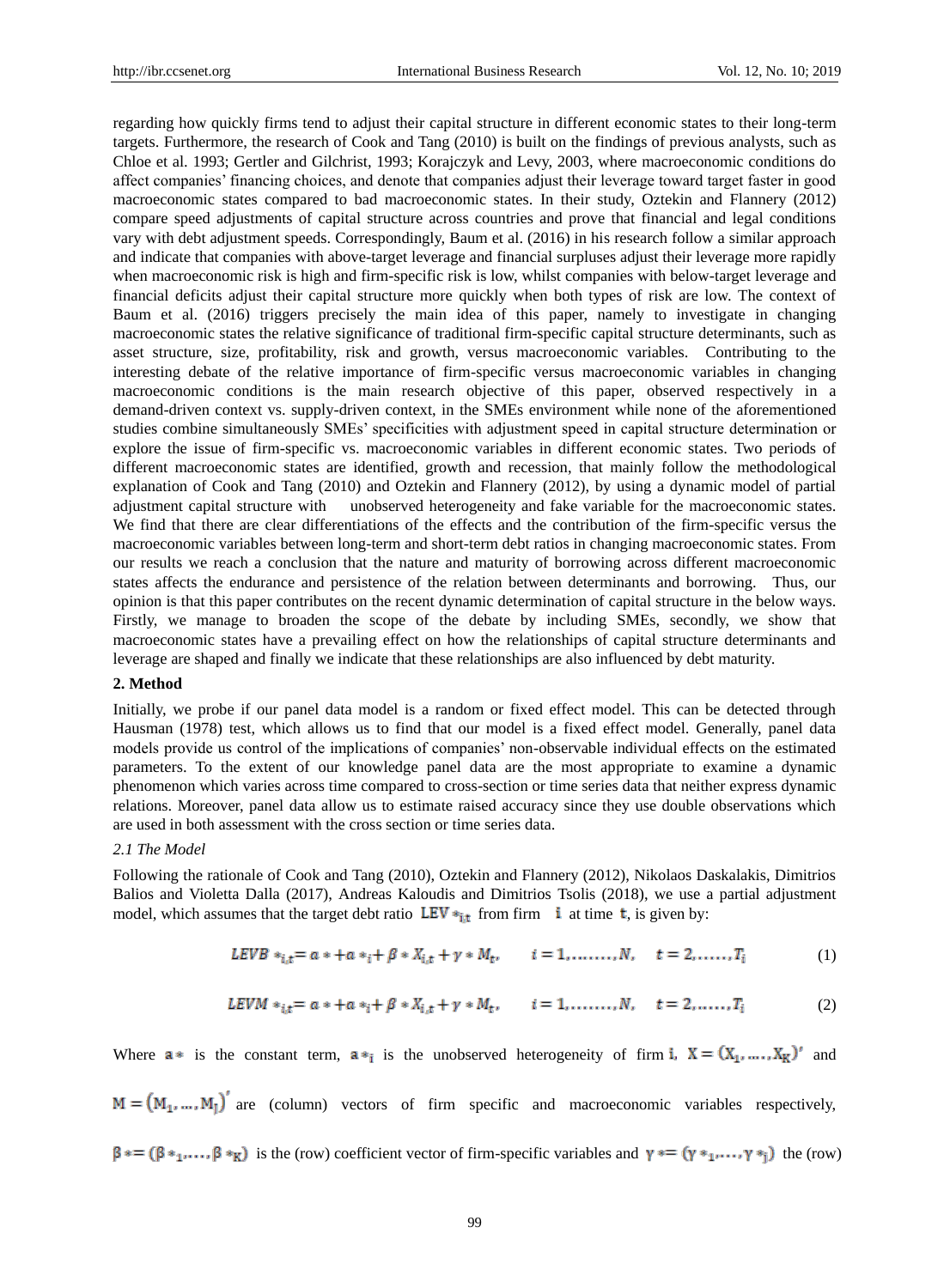coefficient of the macroeconomic variables. The debt ratio  $DR_{i,t}$  adjust to its target according to the rule:

$$
DR_{i,t} - DR_{i,t-1} = \delta * \left( DR *_{i,t} - DR_{i,t-1} \right) + \varepsilon_{i,t} \tag{3}
$$

$$
LEVB_{i,t} - LEVB_{i,t-1} = \delta * (LEVB *_{i,t} - LEVB_{i,t-1}) + \varepsilon_{i,t}
$$
\n
$$
\tag{4}
$$

$$
LEVM_{i,t} - LEVM_{i,t-1} = \delta * (LEVM *_{i,t} - LEVM_{i,t-1}) + \varepsilon_{i,t}
$$
\n
$$
\tag{5}
$$

Where  $\delta$  \*, is the speed of adjustment and  $\epsilon_{i,t}$  is the error term.

#### *2.2 The Data*

The data are collected from published financial statements of U.S. economy companies for 44 years. We use a dataset of SME's and MNC's of United States economy. For the best of our knowledge panel data are the most appropriate to observe a dynamic phenomenon that variates cross time in comparison with cross-section and time series data which do not express dynamic relations and produced estimates are highly accurate due to the multicollinearity existence. Furthermore, panel data provide us estimates of raised accuracy while they use more than the double number of total observations that is used in both assessment with the times series and cross section data.

*2.3 The Variables*

2.3.1 Proxies for Leverage

Book leverage is the ratio of book debt/total assets.

Market leverage is the ratio of book debt  $\ / \ ($  book debt + market equity )

2.3.2 Firm Specific Factors

Liquidity (LIQTA) is the ratio of current assets to current liabilities, as used by Graham and Harvey (2001) and De Jong et al. (2008).

Ndts is the nondebt tax shields (tax shields excluding interest), as used by Titman and Wessels (1998), Barton et al. (1989), Prowse (1990) and Miguel and Pindado (2001), who found an inverse relationship between leverage and non-debt tax shields;

$$
NDTS_{i,t} = EBIT_{i,t} - IP_{i,t} - \left(\frac{T_{i,t}}{\pi}\right)
$$
\n
$$
\tag{6}
$$

Where  $\mathbf{I}_{i,t}^{\mathbf{r}}$  is the interest payable,  $\mathbf{T}_{i,t}$  is the income Tax and  $\mathbf{T}$  is the corporate tax rate.

Profitability (PROFTA). In view of the pecking order theory, firm"s financing decisions follow in general a hierarchy, preferring debt over equity and internal over external financing (Michaelas et al., 1999, Daskalakis & Psillaki, 2008; Psillaki & Daskalakis, 2009). Thus, it is expected that profitability should be negatively related to debt and be measured as earnings before interest and taxes to total assets.

Size (SIZEAT), expected to be positively correlated with debt levels. Larger firms may be able to reduce the transaction costs associated with long-term debt issuance. Public corporate debt usually trades in large blocks relative to the size of an equity trade, and most issues are at least 100 million dollars in face value to provide liquidity. Marsh's (1982) survey concludes that large firms more often choose long-term debt while small firms choose short-term debt. Size is measured as the natural logarithm of total sales.

Growth (GROWTHAT) and leverage relation can be either negative or positive, with GR being measured as the annual rate of change in sales.

Investments (INVTA) In accordance with Lewellen and Badrinath (1997),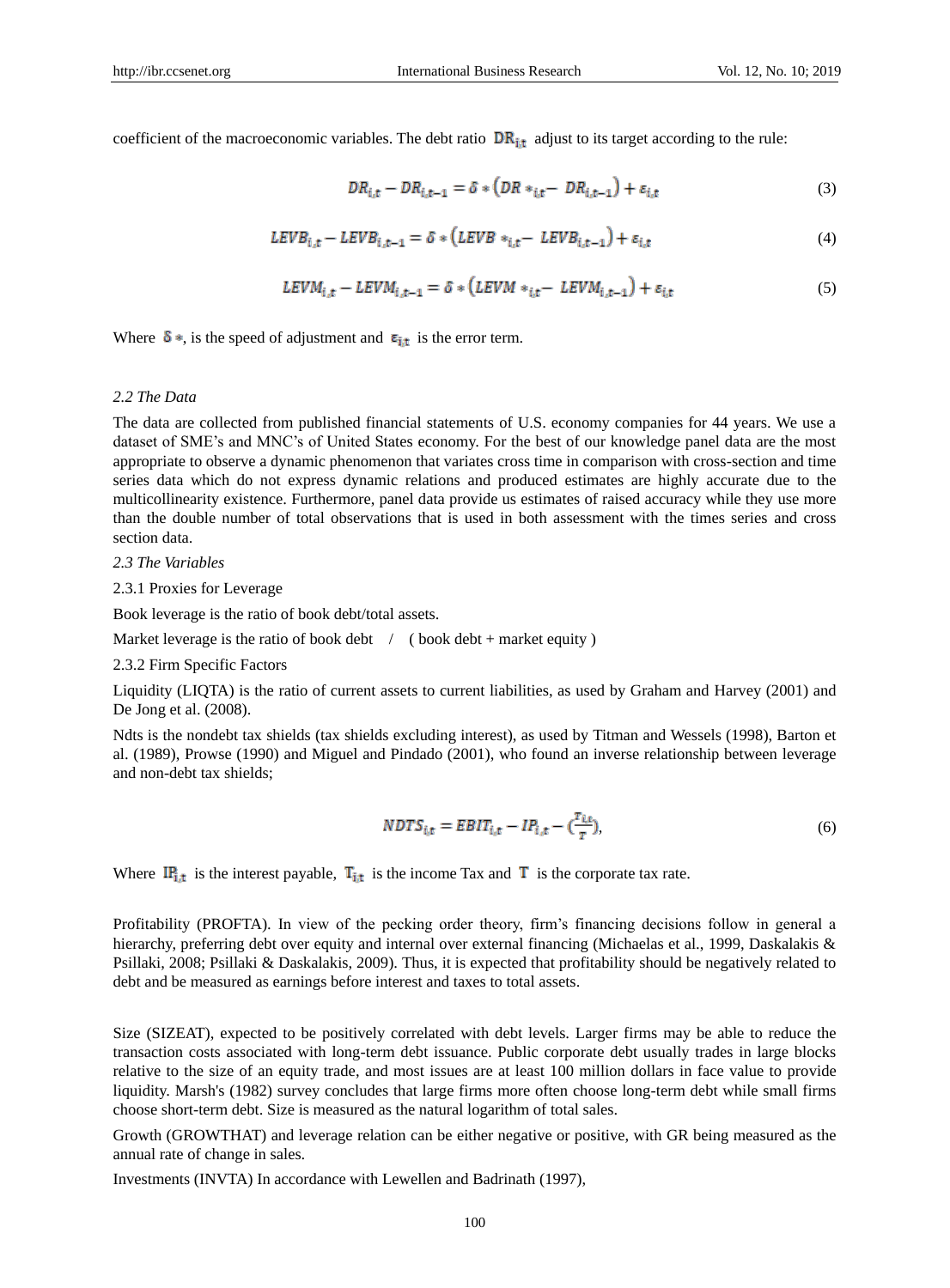$$
I_{i,t} = NPPE_{i,t} - NPPE_{i,t-1} + D_{i,t},\tag{7}
$$

where  $\text{NPPE}_{i,t}$  is the fixed assets and  $D_{i,t}$  is a proxy for the depreciation. The market-to-book (MRBRATIO) ratio was used by Rajan and Zingales (1995), De Jong et al. (2008), Lemmon and Zender (2010) and Sinan (2010).

## 2.3.3 Macroeconomic Factors

Inflation: An extensively investigated macroeconomic factor is the inflation rate (INFL). However, contradictory evidence exists concerning the effect of inflation on capital structure. In the context of literature, Bastos et al., (2009) found no effect of inflation on leverage, while Frank & Goyal (2009) detected a positive relationship between market leverage and inflation, yet no relationship on book leverage. On the other hand, Hanousek & Shyamshur (2011) verified that inflation generally has a positive influence on leverage, this effect however turns unimportant for certain specifications of their model. INFL is referred to the annual rate of change of the CPI index. Gdp\_Rate: GDP growth indicates monetary conditions in general. Beck et al. (2008), De Jong et al. (2008), Chipeta & Mbululu (2013) and Muthama et al. (2013) discovered that firms that operate in a country with increased real GDP, have a higher level of economic wealth and therefore they tend to issue more debt than equity. On the other hand, Kayo & Kimura (2011) confirmed a negative relationship and argued that companies tend to generate higher net incomes and greater revenues during periods of peak economic activity. In view of this, the opportunity to finance further investments internally and not by issuing equity or debt is provided.



#### *2.4 The Estimation Methodology*

## The Quantile regression in Panel Data approach

Our approach is based on quantile regressions, which estimate the effect of explanatory variables on the dependent variable at different points of the dependent variable"s conditional distribution. Quantile regressions were originally presented as a "robust" regression method which permits for estimation where the typical hypothesis of normality of the error term might not be strictly satisfied (Koenker and Bassett, 1978); This method has also been used to estimate models with censoring (Powell, 1984, 1986; Buchinsky, 1994, 1995). Recently, quantile regressions have been used simply to get evidence about points in the distribution of the dependent variable further than the conditional mean (Buchinsky, 1994, 1995; Eide and Showalter, 1997). We use quantile regressions to observe whether the effects of factors are differentiated across the "quantiles" in the conditional distribution of dependent variable. As described by Koenker and Bassett (1978), the estimation is done by minimizing

$$
\begin{aligned}\nMin & \sum_{t \in \{t: y_t \ge x_t, \beta} \theta \| \mathbf{y}_t - \mathbf{x}_t \beta \| + \sum_{t \in \{t: y_t < x_t \beta\}} (1 - \theta) \| \mathbf{y}_t - \mathbf{x}_t \beta \| \tag{8}\n\end{aligned}
$$

where yt, is the dependent variable, xt is the k by 1 vector of explanatory variables,  $\beta$  is the coefficient vector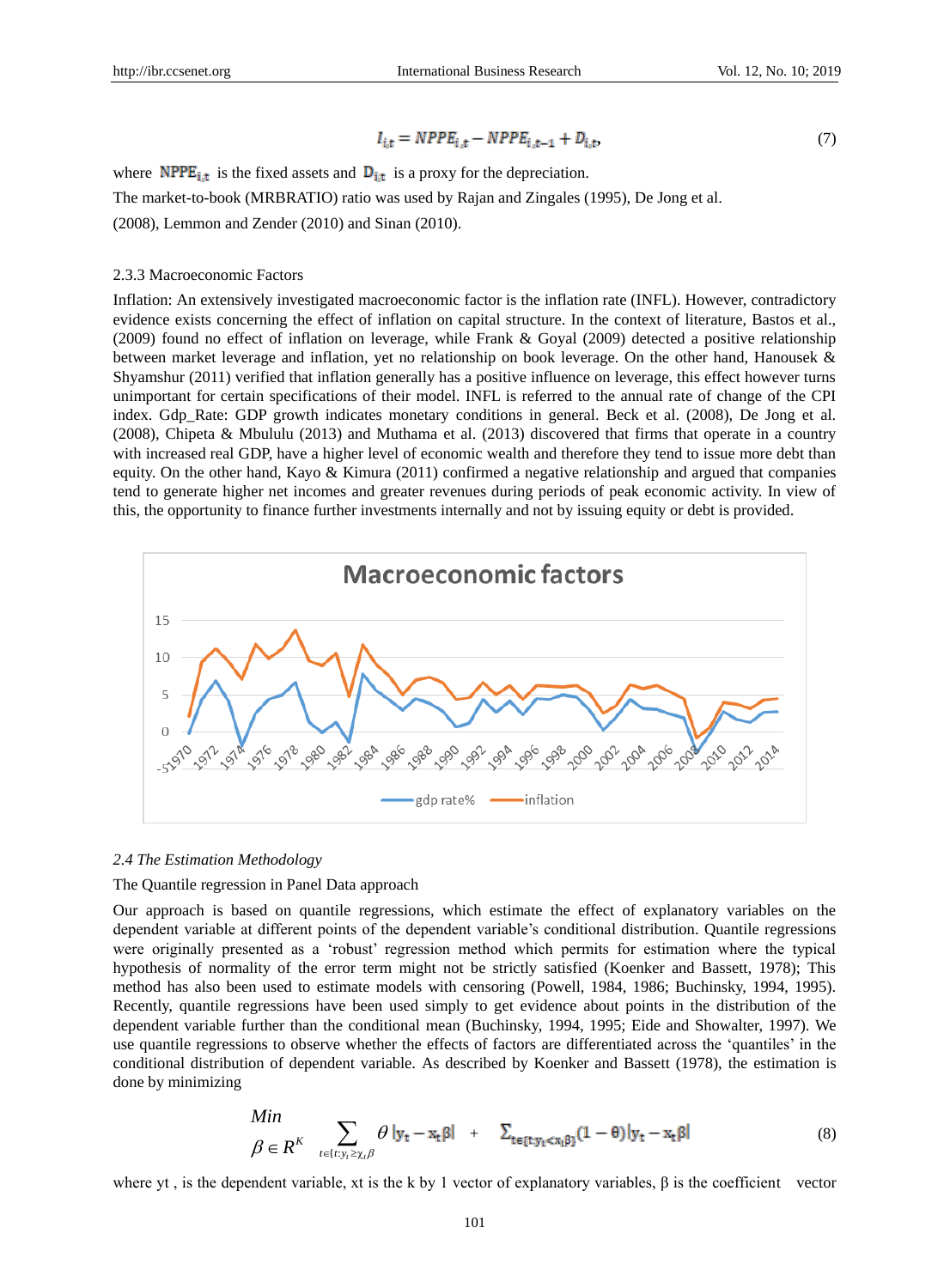and Θ is the estimated quantile. The coefficient vector b will differ depending on the particular estimated quantile.

# **3. Results**

We choose to use the conditional quantile estimator over the OLS estimator which focuses only on the central tendency of the distribution and does not permit the possibility of differentiation of the explanatory variables impact for highly leveraged firms. An additional reason for choosing the conditional quantile estimator is that it provides us the possibility to observe the sign and probability fluctuations across quantiles, from the lower leveraged firms to the higher leveraged firms.

|              | LEVB     | <b>NDTSTA</b> | <b>GROWTHT INVTTA</b> |          |             | PROFITABILITY SIZETOTALASSETS LIQTA |          | <b>MBRATIO</b> |
|--------------|----------|---------------|-----------------------|----------|-------------|-------------------------------------|----------|----------------|
| <b>FYEAR</b> | Mean     |               |                       |          |             |                                     |          |                |
| 1970         | 0.139690 | 0.042600      | 0.059778              | 0.244027 | $-0.000260$ | 0.132120                            | 0.352779 | 1.535749       |
| 1971         | 0.141780 | 0.046729      | 0.101896              | 0.240493 | 0.004645    | 0.127837                            | 0.313398 | 1.698977       |
| 1972         | 0.140992 | 0.062088      | 0.129515              | 0.242241 | 0.005716    | 0.117787                            | 0.250915 | 1.678525       |
| 1973         | 0.143063 | 0.071237      | 0.076835              | 0.253919 | 0.015958    | 0.113954                            | 0.344997 | 1.210098       |
| 1974         | 0.147631 | 0.024458      | $-0.011965$           | 0.254273 | -0.000533   | 0.003149-                           | 0.949054 | 0.941828       |
| 1975         | 0.150708 | 0.039875      | 0.041785              | 0.239150 | $-0.025303$ | 0.027838                            | 0.785016 | 1.066874       |
| 1976         | 0.147880 | 0.051400      | $-0.037588$           | 0.236601 | -0.033367   | 0.093113                            | 1.172402 | 1.148631       |
| 1977         | 0.150343 | -0.037280     | -0.240755             | 0.235098 | -0.260143   | -0.139904                           | 1.182724 | 1.200959       |
| 1978         | 0.154564 | -0.105562     | 0.053530              | 0.230952 | -18.46424   | $-0.368005$                         | 1.124757 | 1.266096       |
| 1979         | 0.153878 | 0.053043      | -0.249024             | 0.230988 | $-0.308044$ | 0.212858                            | 1.305583 | 1.522321       |
| 1980         | 0.149778 | -0.018428     | 0.046461              | 0.218302 | -12.11516   | -0.775996                           | 1.396896 | 1.978820       |
| 1981         | 0.142240 | 0.007546      | $-0.048861$           | 0.208034 | -16.18303   | 0.667680-                           | 1.365316 | 1.706371       |
| 1982         | 0.144690 | -0.070614     | 0.065758-             | 0.195780 | -21.28464   | -0.192868                           | 1.604093 | 1.945591       |
| 1983         | 0.133584 | -0.145602     | $-0.045320$           | 0.186151 | -64.82011   | -1.426612                           | 1.261924 | 3.917737       |
| 1984         | 0.134885 | -0.151592     | 0.429925              | 0.190624 | -1.775894   | $-0.083775$                         | 1.320738 | 2.127915       |
| 1985         | 0.137273 | -0.411265     | 0.093992-             | 0.179714 | -220.3048   | 0.405008-                           | 1.790088 | 2.496286       |
| 1986         | 0.137903 | -0.245351     | 0.829047              | 0.173315 | -45.67793   | -0.780753                           | 1.648475 | 4.925750       |
| 1987         | 0.140365 | -0.313044     | -0.082686             | 0.170558 | $-2.311457$ | -0.620398                           | 1.595128 | 2.793230       |
| 1988         | 0.142941 | -0.090066     | -0.338502             | 0.171510 | -20.48788   | -1.888683                           | 1.098588 | 2.021181       |
| 1989         | 0.146296 | $-0.090016$   | -0.607975             | 0.167783 | $-13.52642$ | -2.112387                           | 1.392790 | 2.036429       |
| 1990         | 0.143482 | -0.456505     | -1.964750             | 0.165067 | -56.16537   | -1.679670                           | 1.031316 | 1.954070       |
| 1991         | 0.137889 | 0.061399      | 0.900192              | 0.159298 | -183.4780   | -0.955596                           | 1.306244 | 2.362401       |
| 1992         | 0.133088 | -0.212463     | -0.219172             | 0.156648 | -16.69850   | -1.242420                           | 0.948451 | 2.367913       |
| 1993         | 0.128893 | 0.026244      | $-0.036134$           | 0.152011 | $-85.29508$ | -1.080205                           | 0.874290 | 2.345391       |
| 1994         | 0.129322 | -0.183577     | -0.036700             | 0.149810 | -25.78515   | -0.111067                           | 0.766826 | 2.122566       |
| 1995         | 0.131387 | -0.207771     | 0.046239              | 0.145471 | -72.40709   | 0.904528-                           | 0.585123 | 4.207664       |
| 1996         | 0.126173 | $-0.310088$   | -0.028548             | 0.139830 | -34.82157   | -0.208535                           | 0.505412 | 4.230933       |
| 1997         | 0.129461 | -0.198543     | $-0.328197$           | 0.134392 | $-12.85966$ | -0.145216                           | 0.506757 | 3.897723       |
| 1998         | 0.133354 | -0.393308     | -0.241248             | 0.125057 | $-28.11937$ | 0.300919                            | 0.675374 | 3.914247       |
| 1999         | 0.133423 | $-0.661480$   | $-0.240152$           | 0.116419 | $-144.4903$ | $-0.650102$                         | 1.108602 | 7.777139       |
| 2000         | 0.129199 | -0.896225     | 0.714099              | 0.113977 | $-166.5361$ | $-2.813891$                         | 2.113655 | 11.63617       |
| 2001         | 0.130926 | $-2.153007$   | -2.235403             | 0.109943 | -533.4581   | $-3.121916$                         | 2.117576 | 45.65303       |
| 2002         | 0.129775 | $-7.194115$   | $-1.420282$           | 0.108124 | -3945.040   | -2.407512                           | 1.417264 | 18.78382       |
| 2003         | 0.127107 | $-2.157808$   | $-0.554177$           | 0.102899 | -769.3364   | $-2.747282$                         | 1.372104 | 34.10847       |
| 2004         | 0.122018 | $-2.166352$   | -0.474094             | 0.100291 | $-757.6105$ | $-2.226387$                         | 1.026367 | 25.38208       |
| 2005         | 0.119326 | $-1.673168$   | -3.844319             | 0.096758 | -498.8867   | -1.939739                           | 0.941373 | 41.69120       |
| 2006         | 0.117370 | $-2.294531$   | $-19.49168$           | 0.095849 | -560.5591   | -0.620489                           | 1.065100 | 12.20908       |
| 2007         | 0.117952 | $-19.96244$   | -0.675176             | 0.093070 | $-810.5068$ | $-0.897278$                         | 1.147026 | 18.08759       |
| 2008         | 0.124018 | $-5.812493$   | $-1.501465$           | 0.096243 | -431.6909   | $-1.263041$                         | 0.851625 | 26.51975       |
| 2009         | 0.119192 | $-1.953972$   | -0.306205             | 0.087959 | -537.0656   | $-2.319693$                         | 1.425346 | 32.38875       |
| 2010         | 0.112245 | $-3.175418$   | $-0.149307$           | 0.087225 | $-506.5191$ | $-1.897800$                         | 1.560945 | 33.37853       |
| 2011         | 0.114922 | $-3.032119$   | $-0.651545$           | 0.089214 | $-1296.340$ | $-2.929817$                         | 1.318023 | 58.76859       |
| 2012         | 0.118043 | $-2.041775$   | $-1.169095$           | 0.082447 | -533.9204   | -4.136806                           | 1.471296 | 62.41736       |
| 2013         | 0.122366 | $-3.860906$   | $-1.184355$           | 0.080221 | -980.9264   | -4.436785                           | 1.711409 | 56.20476       |
| 2014         | 0.128992 | $-3.245300$   | $-1.007030$           | 0.080156 | -459.4656   | $-2.251242$                         | 1.019701 | 44.83848       |
| All          | 0.132945 | $-1.582786$   |                       | 0.149885 | $-339.4475$ | $-1.218061$                         | 1.157826 | 15.33793       |

Table 1. Mean variables

Table 1 contains the timeless process of the mean value of the variables listed in descriptive statistics table. As can be seen, the profitability shows that the businesses are not stable and do not have the capacity, even before the crisis, to produce earnings on their spending. The negative average that appears from the beginning (1970) just shows the weaknesses and not the business expenditure audited. The book value leverage fluctuated at low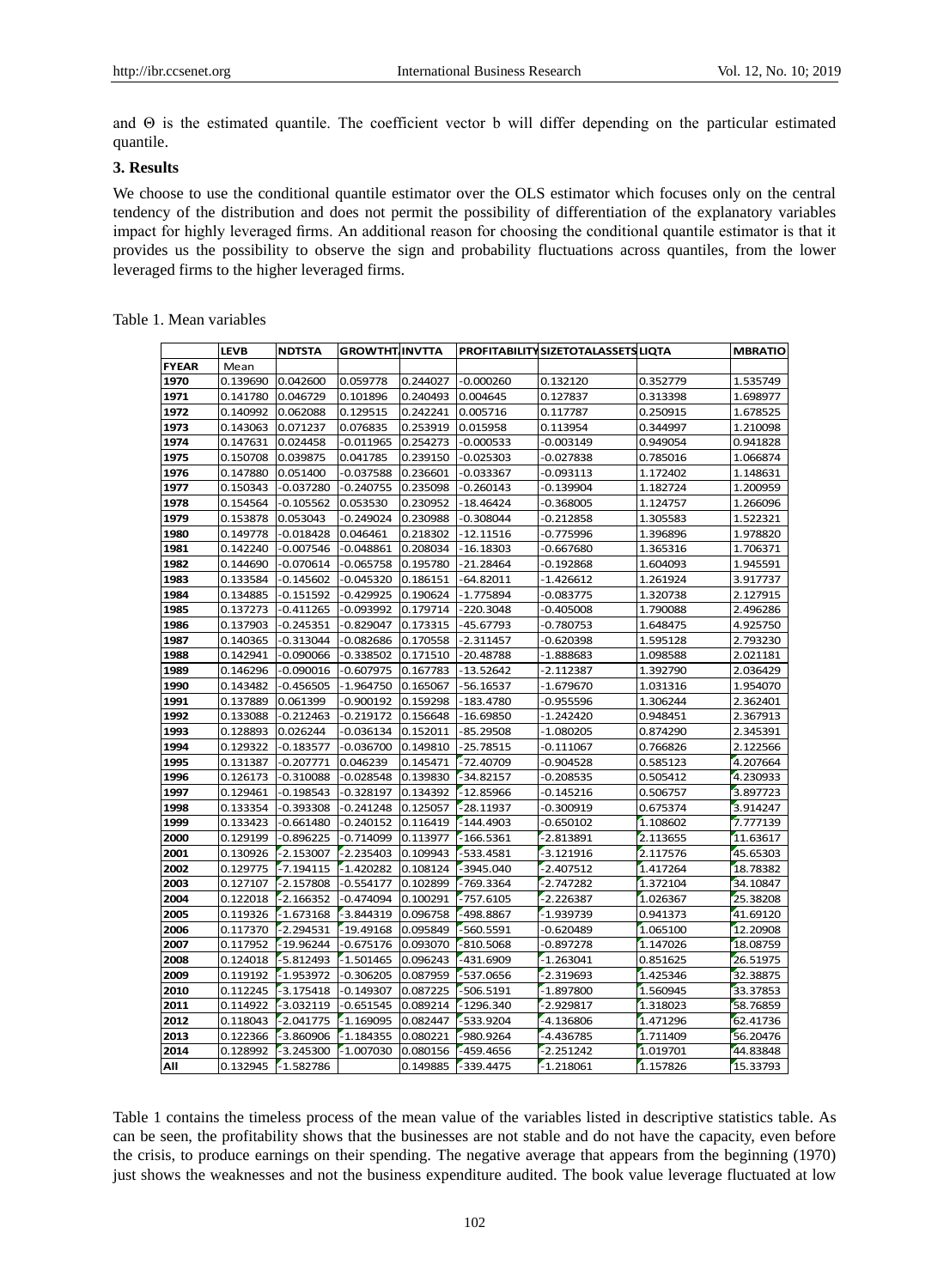levels from 1970 to 1982 and 1983 to 2004 and the bottomed values noticed from 2005 to 2012. The variable market-to-book ratio seems to reflect the true value of the business in the years 2001 to 2014. After 2005 the average price of the companies rises inexplicably, warning that the market value of a company is not its relative accounting value. The size and growth of US firms remain constant during all the years except 2012, which shows a negative trend from 1974 to 2014. The liquidity variable illustrates that the asset transactions do not affect the prices, which remain unaffected. According to the table, the variable investment is only affected by the crisis from 2005 until 2014. The tax shield non-interest seems to be used by US companies to reduce their taxes owed. This happens all over the years from 2001 to 2011.

#### Table 2. Correlation of variables

| Correlation<br>Probability | LEVM                  | LEVB                  |                       | NTDS AT GROWTHAT      | <b>INVTA</b>          | <b>PROFTA</b>         | <b>SIZEAT</b>         | <b>LIQTA</b>          | <b>MBRATIO</b>        | INFLATION GDP RATE    |                   |
|----------------------------|-----------------------|-----------------------|-----------------------|-----------------------|-----------------------|-----------------------|-----------------------|-----------------------|-----------------------|-----------------------|-------------------|
| LEVM                       | 1.000000<br>-----     |                       |                       |                       |                       |                       |                       |                       |                       |                       |                   |
| LEVB                       | 0.774976<br>0.0000    | 1.000000<br>-----     |                       |                       |                       |                       |                       |                       |                       |                       |                   |
| NTDS AT                    | 0.004957<br>0.0233    | $-0.001813$<br>0.4067 | 1.000000<br>-----     |                       |                       |                       |                       |                       |                       |                       |                   |
| <b>GROWTHAT</b>            | 0.001258<br>0.5648    | $-0.016054$<br>0.0000 | 0.287029<br>0.0000    | 1.000000<br>-----     |                       |                       |                       |                       |                       |                       |                   |
| <b>INVTA</b>               | 0.109086<br>0.0000    | 0.002776<br>0.2039    | 0.004726<br>0.0305    | 0.003584<br>0.1009    | 1.000000              |                       |                       |                       |                       |                       |                   |
| <b>PROFTA</b>              | 0.003712<br>0.0893    | $-0.005120$<br>0.0191 | 0.701418<br>0.0000    | 0.575486<br>0.0000    | 0.005032<br>0.0212    | 1.000000<br>-----     |                       |                       |                       |                       |                   |
| <b>SIZEAT</b>              | 0.012493<br>0.0000    | 0.007104<br>0.0011    | 0.019446<br>0.0000    | $-0.108386$<br>0.0000 | 0.017302<br>0.0000    | $-0.000960$<br>0.6603 | 1.000000<br>-----     |                       |                       |                       |                   |
| <b>LIQTA</b>               | $-0.033672$<br>0.0000 | $-0.034693$<br>0.0000 | $-0.000571$<br>0.7939 | $-0.004025$<br>0.0654 | $-0.023213$<br>0.0000 | $-0.001450$<br>0.5069 | $-0.024153$<br>0.0000 | 1.000000<br>-----     |                       |                       |                   |
| <b>MBRATIO</b>             | $-0.019342$<br>0.0000 | $-0.002551$<br>0.2430 | $-0.527220$<br>0.0000 | $-0.307033$<br>0.0000 | $-0.015617$<br>0.0000 | $-0.378144$<br>0.0000 | $-0.364534$<br>0.0000 | 0.010543<br>0.0000    | 1.000000<br>-----     |                       |                   |
| <b>INFLATION</b>           | 0.203700<br>0.0000    | 0.079925<br>0.0000    | 0.004534<br>0.0379    | 0.001399<br>0.5220    | 0.263124<br>0.0000    | 0.002764<br>0.2057    | 0.009036<br>0.0000    | 0.004239<br>0.0523    | $-0.013508$<br>0.0000 | 1.000000<br>-----     |                   |
| <b>GDP RATE</b>            | $-0.022126$<br>0.0000 | 0.013480<br>0.0000    | 0.006462<br>0.0031    | 0.001301<br>0.5515    | 0.059024<br>0.0000    | 0.001688<br>0.4397    | 0.005138<br>0.0187    | $-0.000371$<br>0.8653 | $-0.008721$<br>0.0001 | $-0.145853$<br>0.0000 | 1.000000<br>----- |

Table 2 illustrates the correlation coefficients between the variables used in our model. The dependent and independent variables are provided with a Pearson correlation matrix. It is conspicuous that there is a non-statistically significant and negative correlation (r=-0.001821) between leverage in book values and non-debt tax shields. Similar findings were obtained by Frank & Goyal (2003). A statistically significant and positive correlation between leverage and investments at the 5% significance level, a statistically negative correlation (r=-0.0328) between leverage and liquidity at the 5% significance level (Pecking order theory), a statistically significant and negative correlation  $(r=-0.034814)$  between leverage and profitability at the 5% significance level. Pecking-order theory predicts a negative relationship between profitability and leverage (accounting and market). This theory argues that companies will prefer to finance their needs first by using sustainable profits, then through borrowing and then through the issuance of new shares. According to the Pecking-order theory, companies that are rapidly developing and have high funding needs will move on to short-term funding that is less subject to asymmetric information. Furthermore, Pearson correlation provide us information for positive relation  $(r=0.0071)$  between leverage and size. This finding is in line with trade-off theory, that is, the bigger the business is, the greater the ability to borrow, and therefore it can have a higher leverage than a smaller company. According to Titman & Wessels (1988), the bigger the business-diversity, the shorter the probability of bankruptcy will be, and the less volatility is observed in its cash flows, so it can borrow to a larger extent from smaller companies. Finally, there is a statistically significant and negative correlation (r=-0.0161) between leverage and growth at the 5% significance level. Regarding trade-off theory, companies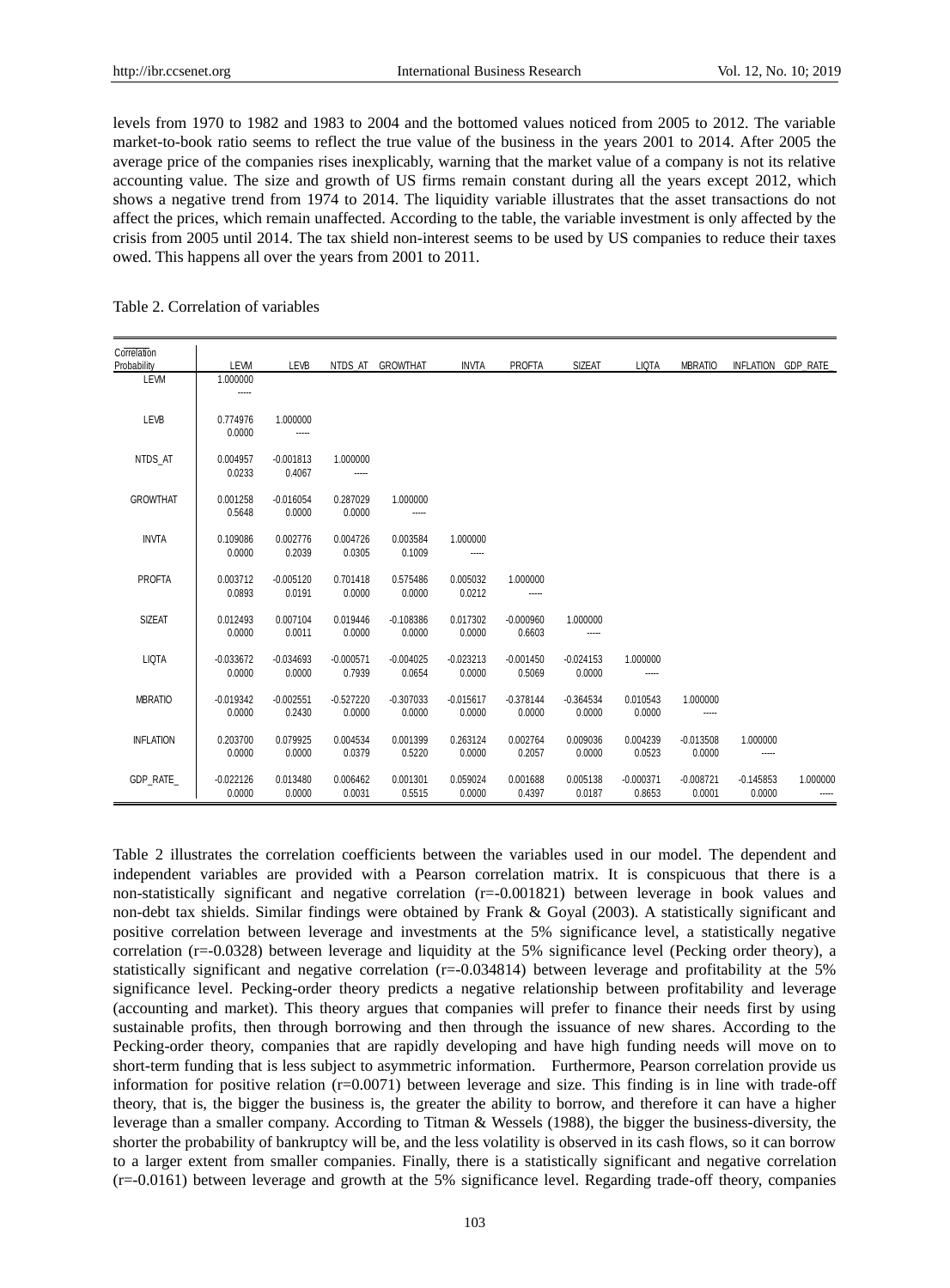with high growth (investment) prospects must have low levels of borrowing.

### Hausman Test

With the regression equation, we will choose the most catalyzed model between fixed effects and random effects and with the help of the Hausman test we will make the most appropriate choice for our model.

| Correlated Random Effects - Hausman Test |                  |                |        |  |  |  |  |  |
|------------------------------------------|------------------|----------------|--------|--|--|--|--|--|
| Equation: RNDOM_LEVB                     |                  |                |        |  |  |  |  |  |
| Test cross-section random effects        |                  |                |        |  |  |  |  |  |
|                                          | Chi-Sq.          |                |        |  |  |  |  |  |
| <b>Test Summary</b>                      | <b>Statistic</b> | $Chi-Sq. d.f.$ | Prob.  |  |  |  |  |  |
| Cross-section random                     | 140.152192       | $\overline{7}$ | 0.0000 |  |  |  |  |  |

 $H_0$ : Random effects model is appropriate,  $H_1$ : Fixed effect model is appropriate.

Probability of Chi-Sq < 0.05, so we reject null hypothesis, and Fixed Effect Model is the most appropriate for our model.

| <b>MARKET LEVERAGE</b> | QUANTILES     |                |                  |                  |                |  |  |  |
|------------------------|---------------|----------------|------------------|------------------|----------------|--|--|--|
|                        | 0,15          | 0,35           | 0,5              | 0,75             | 0,95           |  |  |  |
| <b>LIQUIDITY</b>       | $-0,0005$     | $-0.0001***$   | $-0.0001***$     | $-0.0001***$     | $-0.0001***$   |  |  |  |
| sterrors               | 0.0003        | 4.53E-05       | 4.95E-05         | 1.84E-05         | 1.62E-05       |  |  |  |
| <b>MBRATIO</b>         | $-5.59E-06$   | $-1.38E-05***$ | $-1.57E-05***$   | $-1.76E - 05***$ | $-3.14E-05***$ |  |  |  |
| sterrors               | 5.03E-06      | 1.33E-06       | 8.72E-07         | 1.95E-06         | 4.77E-07       |  |  |  |
| <b>NDTS</b>            | $-5.16E-06$   | $-1.16E-05***$ | $-1.25E - 05***$ | $-3.00E-05$      | $-5.11E-05***$ |  |  |  |
| sterrors               | 5.09E-06      | 1.37E-06       | 9.00E-07         | 0.0001           | 3.00E-06       |  |  |  |
| <b>PROFITABILITY</b>   | $-1.21E-08$   | -3.88E-08***   | $-4.89E-08***$   | $-3.27E-08$      | $-8.45E-09$    |  |  |  |
| sterrors               | 8.09E-09      | 2.76E-09       | 1.84E-09         | 3.61E-07         | 5.53E-09       |  |  |  |
| <b>SIZE</b>            | $-1.86E-06$   | $-1.08E-05***$ | -9.76E-06***     | $-1.60E-05***$   | $-2.83E-05***$ |  |  |  |
| sterrors               | 8.17E-06      | 2.31E-06       | 2.05E-06         | 3.00E-06         | 2.22E-06       |  |  |  |
| <b>GROWTH</b>          | $-1.68E-06$   | 5.97E-06***    | 9.62E-06***      | 9.38E-06         | 2.65E-06***    |  |  |  |
| sterrors               | 1.56E-06      | 1.61E-06       | 1.12E-06         | 6.61E-05         | 5.94E-07       |  |  |  |
| <b>INVESTMENTS</b>     | $-0.0083***$  | $-0.0145***$   | $-0.0031***$     | $0.0238***$      | $0.0676***$    |  |  |  |
| sterrors               | 0.0013        | 0.0014         | 0.0010           | 0.0016           | 0.0075         |  |  |  |
| <b>INFLATION</b>       | $0.0025***$   | $0.0025***$    | $0.0022***$      | $0.0025***$      | $-0.0042***$   |  |  |  |
| sterrors               | 9.85E-05      | 0.0001         | 0.0001           | 0.0001           | 0.0004         |  |  |  |
| <b>GDPRATE</b>         | $-0.0008$ *** | $-0.0026***$   | $-0.0030***$     | $-0.0047***$     | $-0.0129***$   |  |  |  |
| sterrors               | 0.0001        | 8.77E-05       | 7.42E-05         | 0.0001           | $-0.012919$    |  |  |  |
| FIXED_EFFECTS          | $0.4395***$   | $0.8202***$    | 0.9920 ***       | 1.2649***        | 1.2701 ***     |  |  |  |
| R-squared              | 11.1%         | 34.8%          | 44.6%            | 50.2%            | 42%            |  |  |  |

Table 3. Quantile Regression: LEVM  $*_{{\bf i},{\bf t}} = {\bf a} * + {\bf a} *_{\bf i} + \beta * X_{{\bf i},{\bf t}} + \gamma * M_{\bf t}$ 

Assets structure variable (LAS) regarding total debt, enters with a positive sign (Bradley et al. (1984); Kaur& Rao (2009)) and finally shifts to a negative sign (Nguyen & Ramachandran (2006); Al- Ajmi et al. (2009); Karadeniz et al. (2009); Matzaz &Dusan (2009); Sheikh & Wang (2011)) from 0.6 quantile remaining statistically significant. The fact that SIZE (SIZE) enters with an insignificantly negative coefficient and from 0.35 quantile becomes significant with the same negative sign and rises since the 0.9 quantile of market leverage ratio, indicates that larger enterprises are less diversified and can be expected to bankrupt more often while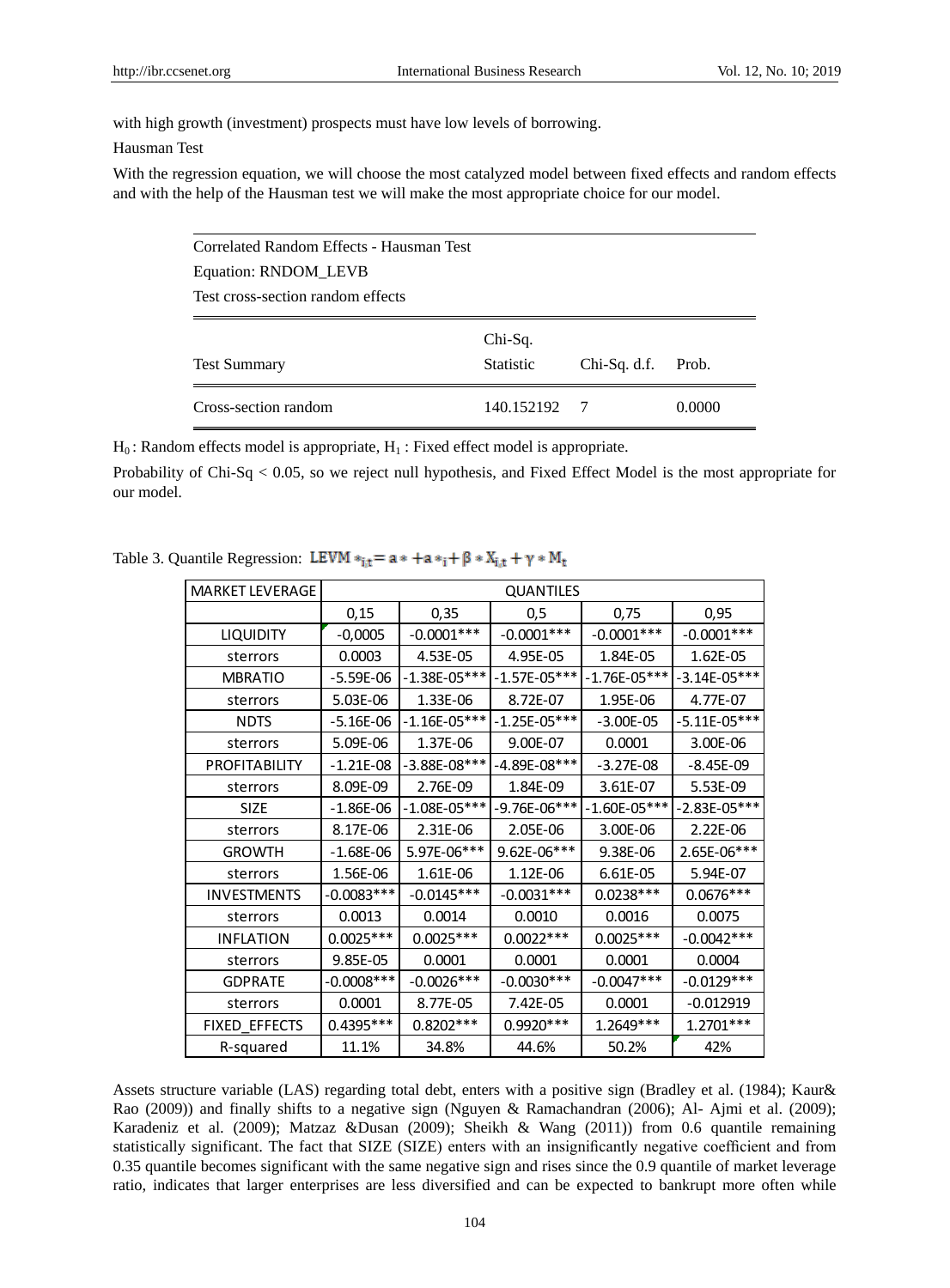smaller firms are usually opaquer well. At this point, larger firms can be expected for lower levels of leverage. Growth (LGR), enters with a negative sign and from 0.35 quantile becomes positive until the 0.9 quantile that is statistically significant for the total of quantiles. Firms with higher growth opportunities are more likely to exhaust internal funds and seek external financing. Profitability (Lprof), appears with a negative sign that is non-statistically significant and from 0.35 until 0.50 quantile the sign turns to negative and significant; a fact that indicates that higher total-leveraged firms in US, according to the Trade-off theory, are less profitable while less total-leveraged firms according Pecking order theory for financing decisions follow a preference for internal over external financing and for debt over equity. Tax considerations are very noticeable for enterprises because of the reason that they can produce high profit. Non-debt-tax-shields enter with negative and non-significant sign and remain negative and statistically significant. This suggests that the relative advantage of resorting to debt as a tax shield alternative to depreciation is lower for high levels of total leverage. Liquidity remains negative and significant. Cash-rich companies expected to have lower debt and they prefer internal financing (Pecking order theory). The fact that inflation (infl) starts with positive sign and from 0.95 quantile becomes negative, indicates that the high-leveraged firms are influenced from inflation in contrast to leveraged and less-leveraged firms, Frank and Goyal (2009).

| <b>BOOK LEVERAGE</b>                                                                                                                                                                                                                                                                                                                                                                                                                                                                                                                                                                                                                                                                                                                                                                                                                                                                                                                                                                                                                                                           | <b>QUANTILES</b> |                  |                  |              |              |  |
|--------------------------------------------------------------------------------------------------------------------------------------------------------------------------------------------------------------------------------------------------------------------------------------------------------------------------------------------------------------------------------------------------------------------------------------------------------------------------------------------------------------------------------------------------------------------------------------------------------------------------------------------------------------------------------------------------------------------------------------------------------------------------------------------------------------------------------------------------------------------------------------------------------------------------------------------------------------------------------------------------------------------------------------------------------------------------------|------------------|------------------|------------------|--------------|--------------|--|
|                                                                                                                                                                                                                                                                                                                                                                                                                                                                                                                                                                                                                                                                                                                                                                                                                                                                                                                                                                                                                                                                                | 0,15             | 0,35             | 0,5              | 0,75         | 0,95         |  |
| <b>LIQUIDITY</b>                                                                                                                                                                                                                                                                                                                                                                                                                                                                                                                                                                                                                                                                                                                                                                                                                                                                                                                                                                                                                                                               | $-0.0008$        | $-0.0001**$      | $-0.0001***$     | $-0.0002***$ | $-0.0001***$ |  |
| sterrors                                                                                                                                                                                                                                                                                                                                                                                                                                                                                                                                                                                                                                                                                                                                                                                                                                                                                                                                                                                                                                                                       | 0.0005           | 8.95E-05         | 3.73E-05         | 1.43E-05     | 8.03E-06     |  |
| <b>MBRATIO</b>                                                                                                                                                                                                                                                                                                                                                                                                                                                                                                                                                                                                                                                                                                                                                                                                                                                                                                                                                                                                                                                                 | $-1.92E - 05***$ | $-6.18E-06***$   | $-4.17E - 06***$ | -3.09E-06*** | 0.0006       |  |
| sterrors                                                                                                                                                                                                                                                                                                                                                                                                                                                                                                                                                                                                                                                                                                                                                                                                                                                                                                                                                                                                                                                                       | 5.37E-06         | 7.46E-07         | 3.90E-07         | 7.50E-07     | 0.0004       |  |
| <b>NDTS</b>                                                                                                                                                                                                                                                                                                                                                                                                                                                                                                                                                                                                                                                                                                                                                                                                                                                                                                                                                                                                                                                                    | 3.94E-05***      | $-2.56E-06***$   | 3.62E-07         | 2.80E-06***  | $-0.0013$    |  |
| sterrors                                                                                                                                                                                                                                                                                                                                                                                                                                                                                                                                                                                                                                                                                                                                                                                                                                                                                                                                                                                                                                                                       | 1.40E-05         | 7.43E-07         | 4.29E-07         | 7.85E-07     | 0.0009       |  |
| PROFITABILITY                                                                                                                                                                                                                                                                                                                                                                                                                                                                                                                                                                                                                                                                                                                                                                                                                                                                                                                                                                                                                                                                  | $-8.13E-08***$   | 7.11E-09***      | 2.71E-09***      | $-1.79E-09$  | 2.87E-06     |  |
| sterrors                                                                                                                                                                                                                                                                                                                                                                                                                                                                                                                                                                                                                                                                                                                                                                                                                                                                                                                                                                                                                                                                       | 2.83E-08         | 1.40E-09         | 9.67E-10         | 2.19E-09     | 1.83E-06     |  |
| <b>SIZE</b>                                                                                                                                                                                                                                                                                                                                                                                                                                                                                                                                                                                                                                                                                                                                                                                                                                                                                                                                                                                                                                                                    | 1.48E-05***      | 6.72E-06***      | 1.05E-05***      | 9.87E-06***  | 8.58E-05***  |  |
| sterrors                                                                                                                                                                                                                                                                                                                                                                                                                                                                                                                                                                                                                                                                                                                                                                                                                                                                                                                                                                                                                                                                       | 1.72E-06         | 1.48E-06         | 1.30E-06         | 2.39E-06     | 1.67E-05     |  |
| <b>GROWTH</b>                                                                                                                                                                                                                                                                                                                                                                                                                                                                                                                                                                                                                                                                                                                                                                                                                                                                                                                                                                                                                                                                  | 2.61E-05         | $-4.37E - 05***$ | -4.09E-05***     | -3.89E-05*** | $-0.0023$    |  |
| sterrors                                                                                                                                                                                                                                                                                                                                                                                                                                                                                                                                                                                                                                                                                                                                                                                                                                                                                                                                                                                                                                                                       | 3.67E-05         | 8.80E-07         | 5.05E-07         | 5.37E-07     | 0.0443       |  |
| <b>INVESTMENTS</b>                                                                                                                                                                                                                                                                                                                                                                                                                                                                                                                                                                                                                                                                                                                                                                                                                                                                                                                                                                                                                                                             | $-0.0089***$     | $-0.0322***$     | $-0.0303***$     | $-0.0166***$ | $-0.0582***$ |  |
| sterrors                                                                                                                                                                                                                                                                                                                                                                                                                                                                                                                                                                                                                                                                                                                                                                                                                                                                                                                                                                                                                                                                       | 0.0011           | 0.0010           | 0.0005           | 0.0010       | 0.0094       |  |
| <b>INFLATION</b>                                                                                                                                                                                                                                                                                                                                                                                                                                                                                                                                                                                                                                                                                                                                                                                                                                                                                                                                                                                                                                                               | $0.0024***$      | $0.0004***$      | $-0.0006***$     | $-0.0015***$ | $-0.0068***$ |  |
| sterrors                                                                                                                                                                                                                                                                                                                                                                                                                                                                                                                                                                                                                                                                                                                                                                                                                                                                                                                                                                                                                                                                       | 8.60E-05         | 7.46E-05         | 4.23E-05         | 5.92E-05     | 0.0004       |  |
| <b>GDPRATE</b>                                                                                                                                                                                                                                                                                                                                                                                                                                                                                                                                                                                                                                                                                                                                                                                                                                                                                                                                                                                                                                                                 | $0.0004***$      | $-0.0003***$     | $-0.0004***$     | $-0.0005***$ | $-0.0025***$ |  |
| sterrors                                                                                                                                                                                                                                                                                                                                                                                                                                                                                                                                                                                                                                                                                                                                                                                                                                                                                                                                                                                                                                                                       | 9.02E-05         | 7.26E-05         | 3.49E-05         | 6.50E-05     | 0.0003       |  |
| FIXED EFFECTS                                                                                                                                                                                                                                                                                                                                                                                                                                                                                                                                                                                                                                                                                                                                                                                                                                                                                                                                                                                                                                                                  | 0.5706 ***       | $0.9224***$      | $1.0112***$      | $1.2272***$  | 1.3335***    |  |
| R-squared                                                                                                                                                                                                                                                                                                                                                                                                                                                                                                                                                                                                                                                                                                                                                                                                                                                                                                                                                                                                                                                                      | 11.5%            | 38.5%            | 45.6%            | 44.2%        | 34.2%        |  |
| Growth (LGR), enters with a positive sign and from 0.35 quantile becomes negative until the 0.95 quantile and it<br>is statistically significant for majority of quantiles. Firms with higher growth opportunities are more likely to<br>seek external financing. Profitability (Lprof), appears with a negative sign for 0.15 and 0.50 quantile and it is<br>significant from 0.15 until 0.50 quantiles; this fact indicates that higher total-leveraged firms in US according to<br>the Trade-off theory, are less profitable. Total-leveraged firms according to Pecking order theory, regarding their<br>financing decisions follow a preference for internal over external financing and for debt over equity.<br>Non-debt-tax-shields enters with positive and significant sign and remains negative and for 0.35 and 0.95 is<br>negative. This suggests that the relative advantage of resorting to debt as a tax shield alternative to depreciation<br>is lower for median and high levels of leverage. The inflation (infl) starts with a positive sign and from 0.50 |                  |                  |                  |              |              |  |
| quantile becomes negative, which indicates that the high-leveraged firms are influenced from inflation in<br>contrast to leveraged and less-leveraged firms, Frank and Goyal (2009). Liquidity remains with negative and                                                                                                                                                                                                                                                                                                                                                                                                                                                                                                                                                                                                                                                                                                                                                                                                                                                       |                  |                  |                  |              |              |  |

Table 4. Quantile Regression: LEVB  $*_1$  = a  $*$  + a  $*_1$  +  $\beta$   $*$   $X_{i,t}$  +  $\gamma$   $*$   $M_t$ ,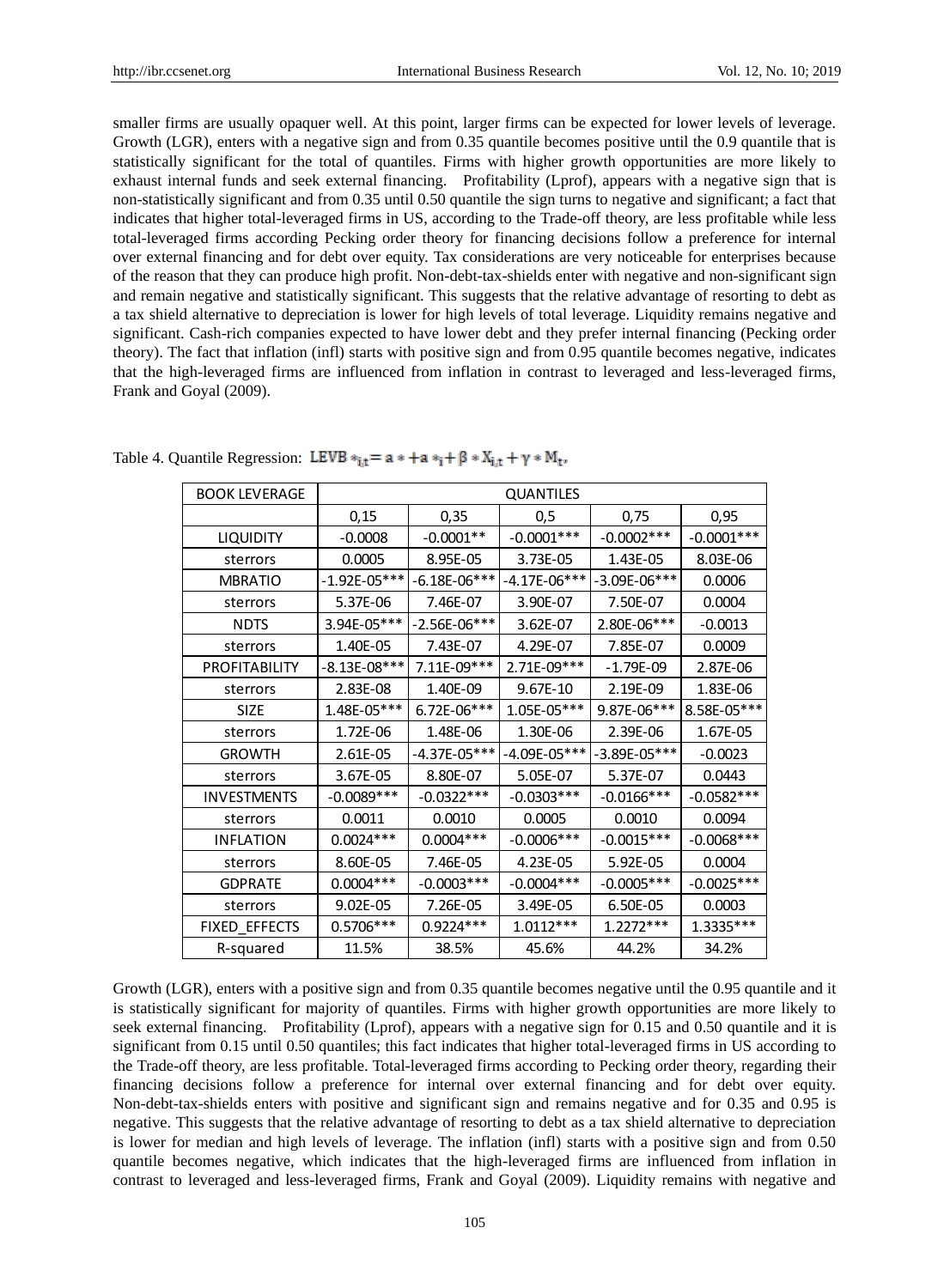significant sign. Cash-rich companies expected to have lower debt and they prefer internal financing (Pecking order theory).

ŗ

Table 5. Quantile regression in speed of adjustment for quantiles 0.15, 0.35, 0.5, 0.75, 0.95

$$
LEVB_{i,t} - LEVB_{i,t-1} = \delta * (LEVB *_{i,t} - LEVB_{i,t-1}) + \epsilon_{i,t}
$$

LEVM<sub>i.t</sub> – LEVM<sub>i.t-1</sub> =  $\delta$  \* (LEVM \*<sub>i.t</sub> – LEVM<sub>i.t-1</sub>) +  $\varepsilon$ <sub>i.t</sub>

|                     | <b>QUANTILES</b> |       |       |       |       |  |  |
|---------------------|------------------|-------|-------|-------|-------|--|--|
|                     | 0.15             | 0.35  | 0.5   | 0.75  | 0.95  |  |  |
| <b>SPEED MARKET</b> | 52.7%            | 59.7% | 81.2% | 74.2% | 33.2% |  |  |
| R-squared           | 43.6%            | 49.1% | 63.6% | 55.9% | 20.8% |  |  |
| <b>SPEED BOOK</b>   | 25.9%            | 49.3% | 53.2% | 44.4% | 7.4%  |  |  |
| R-squared           | 13.7%            | 27.1% | 29.4% | 25.2% | 4.5%  |  |  |



Figure 1. Book Leverage versus Market Leverage

In this graph we observe the percentage of Book and Market leverage speed that is adjusted to each quantile.

# **4. Conclusion**

Inspired by the importance of understanding capital structure, this paper uses quantile regression approximations to add to empirical information and focuses on how capital structure relations fluctuate between firms at different stages of the total debt, short-terms debt and long-terms debt distribution. Our findings complement a new dimension to the knowledge of US firms" financing behavior reported in existing literature suggesting that research on the relation between capital structure and incentives could benefit from knowledge of heterogeneity in the capital structure and from using quantile regression techniques in the field of corporate finance. Moreover, if firms maximize subject to an upper constraint on debt, the relationship between leverage and its determinants might change sign as leverage increases, and quantile regression enables us to identify such effects within sample. The adjustment speed slows down for long-terms debt ratio, the adjustment speed slows down only in the first quantile and from the second quantile does not change. The adjustment speed for long-terms debt ratio does not affect during crisis and the total debt ratio slows down for most of the quantiles.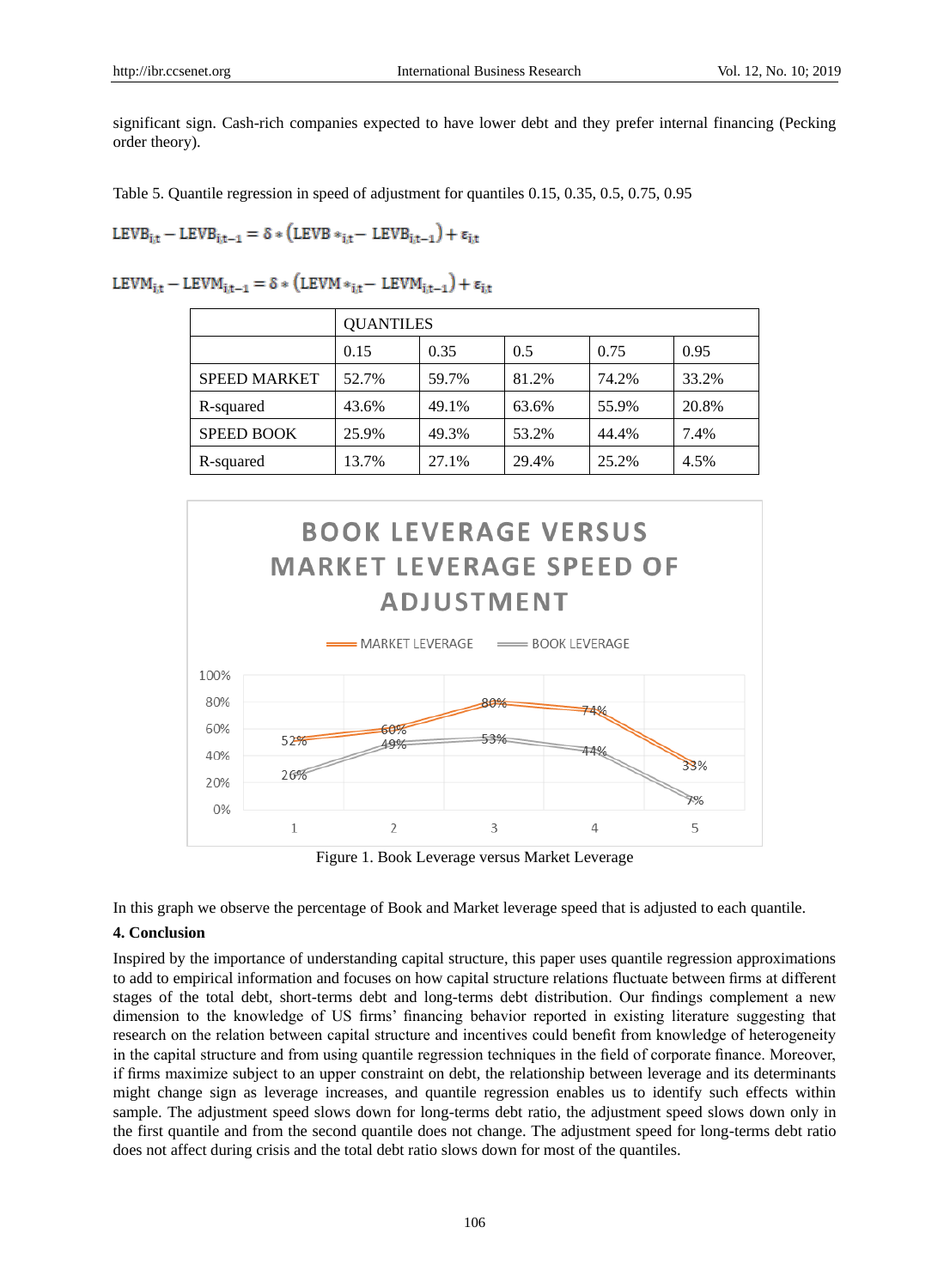## **References**

- Ahmed, S. N., & Wang, Z. (2011). Determinants of capital structure. *Managerial Finance, 37*(2), 117-133. https://doi.org/10.1108/03074351111103668
- Ahsan, T., & Qureshi, M. A. (2017). The impact of financial liberalization on capital structure adjustment in Pakistan: a doubly censored modelling. *Applied Economics, 49*(41), 4148-4160. https://doi.org/10.1080/00036846.2016.1276276
- Al‐Ajmi, J., Abo Hussain, H., & Al‐Saleh, N. (2009). Clients of conventional and Islamic banks in Bahrain. *International Journal of Social Economics, 36*(11), 1086-1112. https://doi.org/10.1108/03068290910992642
- Balios, D., Daskalakis, N., Eriotis, N., & Vasiliou, D. (2016). SMEs capital structure determinants during severe economic crisis: The case of Greece. *Cogent Economics & Finance, 4*(1). https://doi.org/10.1080/23322039.2016.1145535
- Baum, C. F., & Zerilli, P. (2016). Jumps and stochastic volatility in crude oil futures prices using conditional moments of integrated volatility. *Energy Economics, 53,* 175-181. https://doi.org/10.1016/j.eneco.2014.10.007
- Baum, C. F., Caglayan, M., & Talavera, O. (2016). R&D Expenditures and Geographical Sales Diversification. *The Manchester School, 84*(2), 197-221. https://doi.org/10.1111/manc.12092
- Beck, T., Demirgüç-Kunt, A., & Maksimovic, V. (2008). Financing patterns around the world: Are small firms different? *Journal of Financial Economics, 89*(3), 467-487. https://doi.org/10.1016/j.jfineco.2007.10.005
- Bradley, M., Jarrell, G. A., & Kim, E. H. (1984). On the Existence of an Optimal Capital Structure: Theory and Evidence. *The Journal of Finance, 39*(3), 857-878. https://doi.org/10.1111/j.1540-6261.1984.tb03680.x
- Buchinsky, M. (1994). Changes in the U.S. Wage Structure 1963-1987: Application of Quantile Regression. *Econometrica, 62*(2), 405. https://doi.org/10.2307/2951618
- Buchinsky, M. (1995). Estimating the asymptotic covariance matrix for quantile regression models a Monte Carlo study. *Journal of Econometrics, 68*(2), 303-338. https://doi.org/10.1016/0304-4076(94)01652-G
- Buus, T. (2014). A General Free Cash Flow Theory of Capital Structure. *Journal of Business Economics and Management, 16*(3), 675-695. https://doi.org/10.3846/16111699.2013.770787
- Cook, D. O., & Tang, T. (2010). Macroeconomic conditions and capital structure adjustment speed. *Journal of Corporate Finance, 16*(1), 73-87. https://doi.org/10.1016/j.jcorpfin.2009.02.003
- Cressy, R., & Olofsson, C. (1997). European SME Financing: An Overview. *Small Business Economics, 9*(2), 87-96. https://doi.org/10.1023/A:1007921004599
- Črnigoj, M., & Mramor, D. (2009). Determinants of Capital Structure in Emerging European Economies: Evidence from Slovenian Firms. *Emerging Markets Finance and Trade, 45*(1), 72-89. https://doi.org/10.2753/REE1540-496X450105
- Daskalakis, N., & Psillaki, M. (2008). Do country or firm factors explain capital structure? Evidence from SMEs in France and Greece. *Applied Financial Economics, 18*(2), 87-97. https://doi.org/10.1080/09603100601018864
- Daskalakis, N., Balios, D., & Dalla, V. (2017). The behaviour of SMEs' capital structure determinants in different macroeconomic states. *Journal of Corporate Finance, 46,* 248-260. https://doi.org/10.1016/j.jcorpfin.2017.07.005
- De Jong, A., Kabir, R., & Nguyen, T. T. (2008). Capital structure around the world: The roles of firm- and country-specific determinants. *Journal of Banking & Finance, 32*(9), 1954-1969[.](https://doi.org/10.1016/J.JBANKFIN.2007.12.034) https://doi.org/10.1016/j.jbankfin.2007.12.034
- Dias Basto, D., Nakamura, W. T., & Basso, L. C. (2009). Determinants of Capital Structure of Publicly-Traded Companies in Latin America: The Role of Institutional and Macroeconomics Factors. SSRN Electronic Journal. https://doi.org/10.2139/ssrn.1365987
- Drobetz, W., & Wanzenried, G. (2006). What determines the speed of adjustment to the target capital structure? *Applied Financial Economics, 16*(13), 941-958. https://doi.org/10.1080/09603100500426358
- EBSCOhost | 46982641 | Determinants of Capital Structure: Experience of Indian Cotton Textile Industry. (n.d.). Retrieved August 18, 2018, from [https://web.b.ebscohost.com/abstract?direct=true&profile=ehost&scope=site&authtype=crawler&jrnl=0973](https://web.b.ebscohost.com/abstract?direct=true&profile=ehost&scope=site&authtype=crawler&jrnl=09731954&asa=Y&AN=46982641&h=ezG2jZU6fJ1piPWufk3%2BOVhPOTrmfk84OUih7qXqU0c6GBqrSyy1Zzoyc8zLjXlWooz2OgT7si1wtypcfpoz6g%3D%3D&crl=c&resultNs=AdminWebAuth&resultL)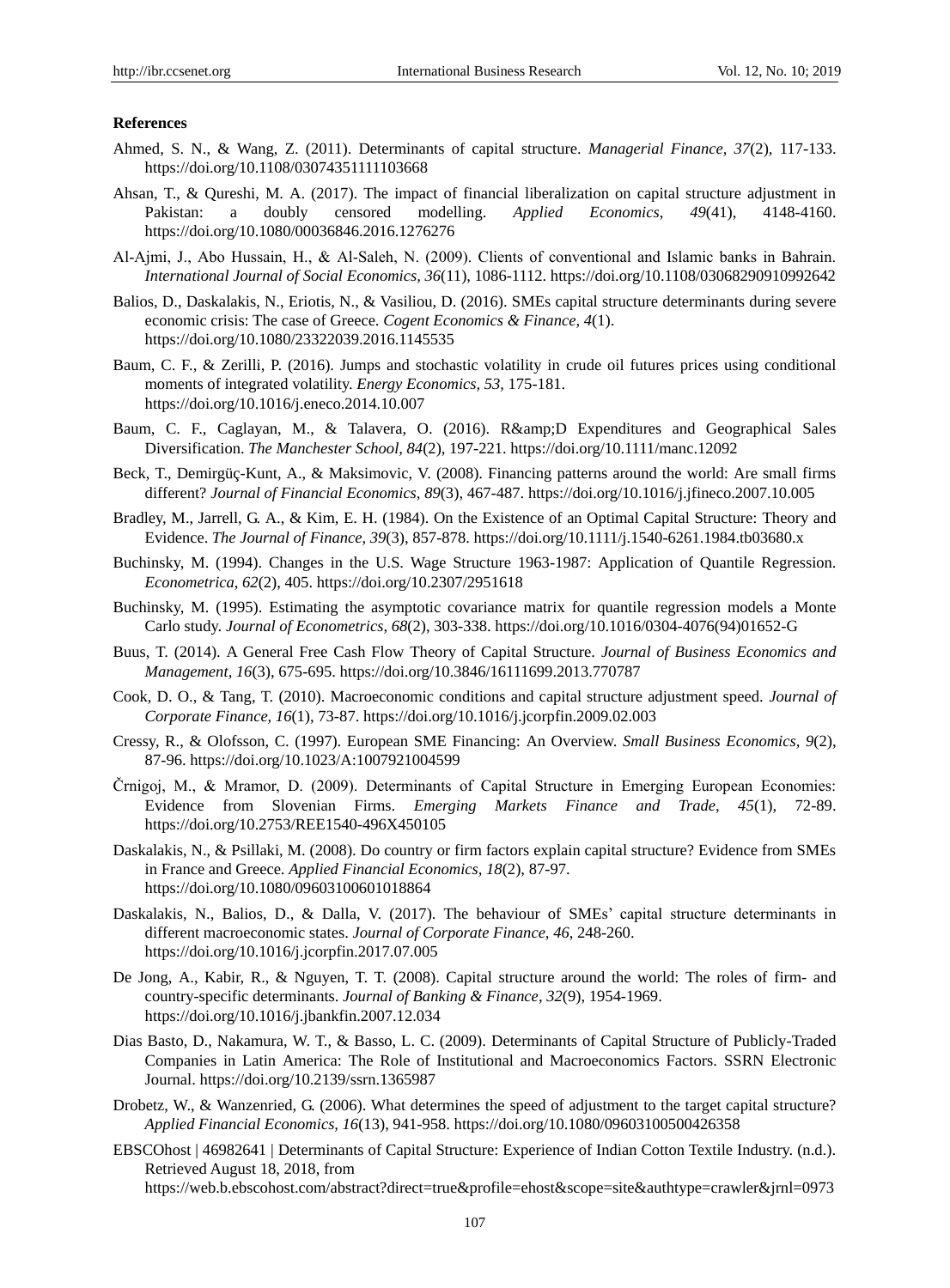[1954&asa=Y&AN=46982641&h=ezG2jZU6fJ1piPWufk3%2BOVhPOTrmfk84OUih7qXqU0c6GBqrSyy1](https://web.b.ebscohost.com/abstract?direct=true&profile=ehost&scope=site&authtype=crawler&jrnl=09731954&asa=Y&AN=46982641&h=ezG2jZU6fJ1piPWufk3%2BOVhPOTrmfk84OUih7qXqU0c6GBqrSyy1Zzoyc8zLjXlWooz2OgT7si1wtypcfpoz6g%3D%3D&crl=c&resultNs=AdminWebAuth&resultL) [Zzoyc8zLjXlWooz2OgT7si1wtypcfpoz6g%3D%3D&crl=c&resultNs=AdminWebAuth&resultL](https://web.b.ebscohost.com/abstract?direct=true&profile=ehost&scope=site&authtype=crawler&jrnl=09731954&asa=Y&AN=46982641&h=ezG2jZU6fJ1piPWufk3%2BOVhPOTrmfk84OUih7qXqU0c6GBqrSyy1Zzoyc8zLjXlWooz2OgT7si1wtypcfpoz6g%3D%3D&crl=c&resultNs=AdminWebAuth&resultL)

- Frank, M. Z., & Goyal, V. K. (2009). Capital Structure Decisions: Which Factors Are Reliably Important? *Financial Management, 38*(1), 1-37. https://doi.org/10.1111/j.1755-053X.2009.01026.x
- Friend, I., & Lang, L. H. P. (1988). An Empirical Test of the Impact of Managerial Self-Interest on Corporate Capital Structure. *The Journal of Finance, 43*(2), 271-281. https://doi.org/10.1111/j.1540-6261.1988.tb03938.x
- Gertler, M., & Gilchrist, S. (1993). The cyclical behavior of short-term business lending: Implications for financial propagation mechanisms. *European Economic Review, 37*(2–3), 623631. https://doi.org/10.1016/0014-2921(93)90052-C
- Gertler, M., & Gilchrist, S. (1993). The Role of Credit Market Imperfections in the Monetary Transmission Mechanism: Arguments and Evidence. *The Scandinavian Journal of Economics, 95*(1), 43. https://doi.org/10.2307/3440134
- Hackbarth, D., Miao, J., & Morellec, E. (2006). Capital structure, credit risk, and macroeconomic conditions. *Journal of Financial Economics, 82*(3), 519-550. https://doi.org/10.2307/3440134
- Hanousek, J., Kočenda, E., & Maurel, M. (2011). Direct and indirect effects of FDI in emerging European markets: A survey and meta-analysis. *Economic Systems, 35*(3), 301-322. https://doi.org/10.1016/j.ecosys.2010.11.006
- Hasbrouck, J. (1988). Trades, quotes, inventories, and information. *Journal of Financial Economics, 22*(2), 229-252. https://doi.org/10.1016/0304-405X(88)90070-0
- Institute of Southeast Asian Studies. Asean Economic Research Unit., T. D. K., & Ramachandran, N. (1984). ASEAN economic bulletin. ASEAN Economic Bulletin (Vol. 23). Institute of Southeast Asian Studies, ASEAN Economic Research Unit. Retrieved from<https://muse.jhu.edu/article/209201/summary>
- JAI Press, I. (1991). The Journal of entrepreneurial and small business finance. Journal of Small Business Finance (Vol. 1). JAI Press. Retrieved from<https://www.econstor.eu/handle/10419/114623>
- JENSEN, M. C. (1993). The Modern Industrial Revolution, Exit, and the Failure of Internal Control Systems. *The Journal of Finance, 48*(3), 831-880. https://doi.org/10.1111/j.1540-6261.1993.tb04022.x
- Kaloudis, A., & Tsolis, D. (2018). Capital structure in U.S., a quantile regression approach with macroeconomic impacts. *Journal of Economics Bibliography, 5*(1), 1-17.
- Karadeniz, E., Yilmaz Kandir, S., Balcilar, M., & Beyazit Onal, Y. (2009). Determinants of capital structure: evidence from Turkish lodging companies. *International Journal of Contemporary Hospitality Management, 21*(5), 594-609. https://doi.org/10.1108/09596110910967827
- Kayo, E. K., & Kimura, H. (2011). Hierarchical determinants of capital structure. *Journal of Banking & Finance, 35*(2), 358-371. https://doi.org/10.1016/j.jbankfin.2010.08.015
- Koenker, R. (2004). Quantile regression for longitudinal data. *Journal of Multivariate Analysis, 91*(1), 74-89. https://doi.org/10.1016/j.jmva.2004.05.006
- Koenker, R., & Bassett, G. (1978). Regression Quantiles. Econometrica, 46(1), 33. https://doi.org/10.2307/1913643
- Korajczyk, R. A., & Levy, A. (2003). Capital structure choice: macroeconomic conditions and financial constraints. *Journal of Financial Economics, 68*(1), 75-109. https://doi.org/10.1016/S0304-405X(02)00249-0
- Lemmon, M. L., & Zender, J. F. (2010). Debt Capacity and Tests of Capital Structure Theories. *Journal of Financial and Quantitative Analysis, 45*(05), 1161-1187. https://doi.org/10.1017/S0022109010000499
- Marsh, P. (1982). The Choice Between Equity and Debt: An Empirical Study. *The Journal of Finance, 37*(1), 121-144. https://doi.org/10.1111/j.1540-6261.1982.tb01099.x
- Michaelas, N., Chittenden, F., & Poutziouris, P. (1999). Financial Policy and Capital Structure Choice in U.K. SMEs: Empirical Evidence from Company Panel Data. *Small Business Economics, 12*(2), 113-130. https://doi.org/10.1023/A:1008010724051
- Muthama, C., Mbaluka, P., & Kalunda, E. (2013). An Empirical Analysis of Macro-Economic Influences on Corporate Capital Structure of Listed Companies in Kenya. Journal of Finance and Investment Analysis